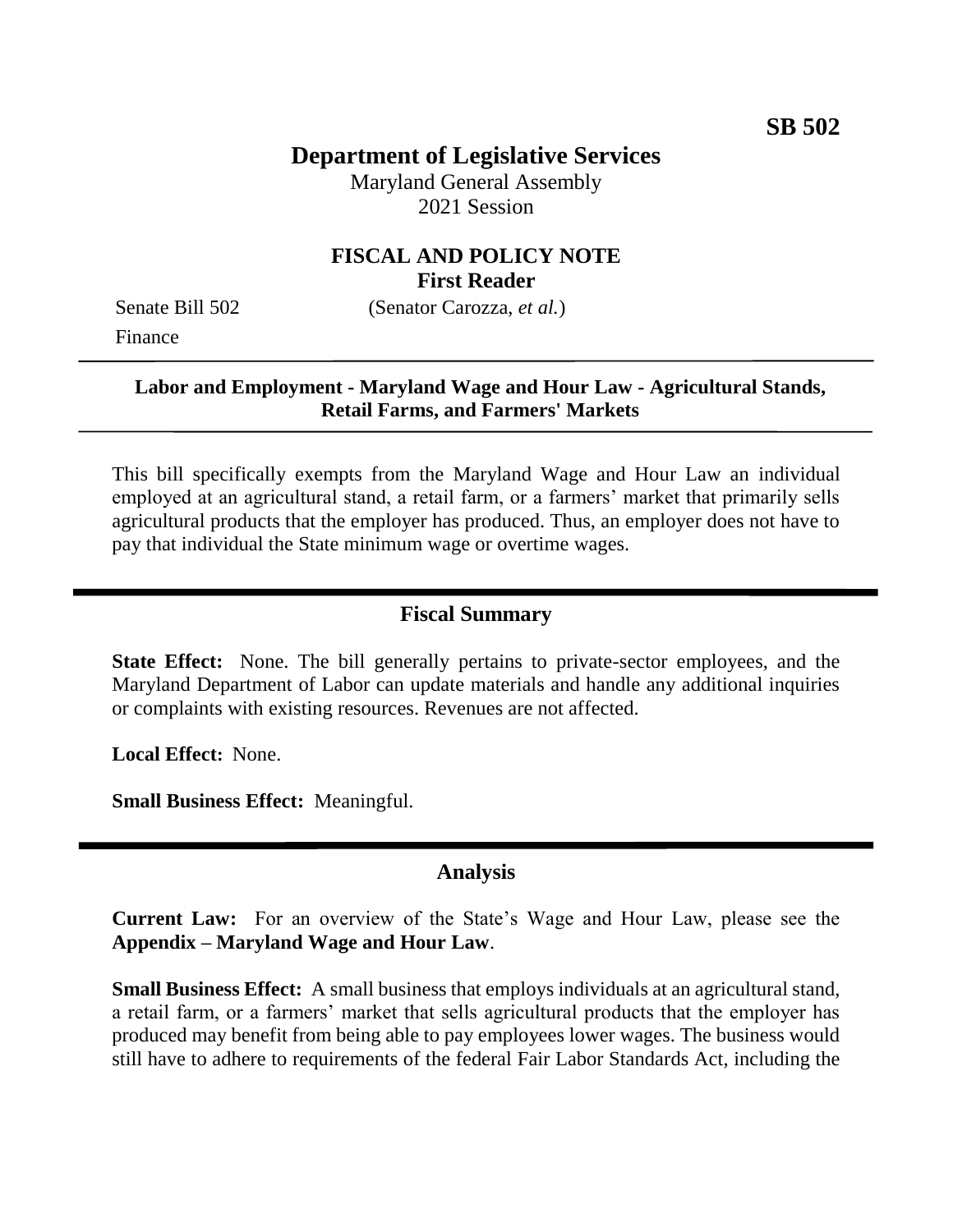federal minimum wage. Although some portion of these businesses *may* already fall under existing exemptions, the bill ensures that all such businesses are exempt.

In 2017, there were 1,347 farms that sold directly to consumers and approximately 147 farmers' markets in the State. In addition, the Maryland Department of Agriculture advises that 220 farm stands have voluntarily registered for the department's promotion program, Maryland's Best.

## **Additional Information**

**Prior Introductions:** SB 403 of 2020 passed the Senate as amended. The bill was referred to the House Economic Matters Committee, but no further action was taken. Its cross file, HB 1123, received a hearing in the House Economic Matters Committee, but no further action was taken.

**Designated Cross File:** HB 841 (Delegate Otto) - Economic Matters..

**Information Source(s):** Maryland Department of Agriculture; Maryland Department of Labor; Department of Legislative Services

Fiscal Note History: First Reader - February 16, 2021 rh/mcr

Analysis by: Michael Sanelli Direct Inquiries to:

(410) 946-5510 (301) 970-5510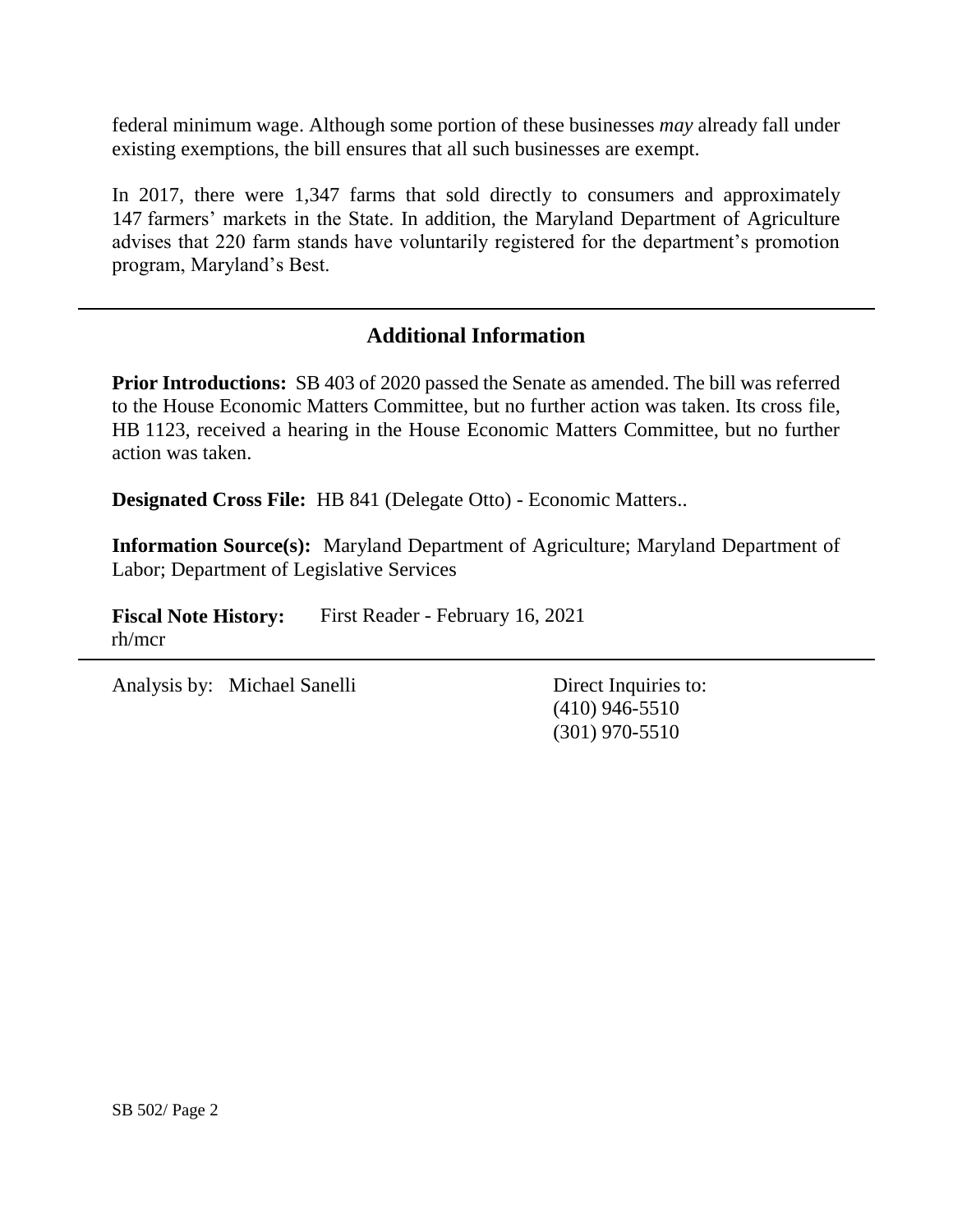# **Appendix – Maryland Wage and Hour Law**

The Maryland Wage and Hour Law is the State complement to the federal Fair Labor Standards Act, which specifies minimum wage and overtime requirements for employers and employees in the State. Chapters 10 and 11 of 2019 increase the State minimum wage rate for employers with 15 or more employees in increments until the full phase-in of \$15.00 per hour on January 1, 2025. For employers with 14 or fewer employees, the wage rate reaches full phase-in on July 1, 2026.

The Board of Public Works (BPW), however, may temporarily suspend one scheduled increase in the State minimum wage for one year between October 1, 2020, and October 1, 2024, if it determines that the seasonally adjusted total employment is negative as compared with the previous six-month period. If total adjusted employment is negative, BPW may also consider the recent performance of State revenues in making its determination.

The Acts specify that, unless the federal minimum wage is set at a higher rate, the State minimum wage for employers with 15 or more employees is as follows:

- \$11.75 per hour as of January 1, 2021;
- \$12.50 per hour as of January 1, 2022;
- \$13.25 per hour as of January 1, 2023;
- \$14.00 per hour as of January 1, 2024; and
- **S15.00 per hour as of January 1, 2025.**

The State minimum wage for an employer that employs 14 or fewer employees is as follows:

- \$11.60 per hour as of January 1, 2021;
- \$12.20 per hour as of January 1, 2022;
- \$12.80 per hour as of January 1, 2023;
- \$13.40 per hour as of January 1, 2024;
- \$14.00 per hour as of January 1, 2025;
- \$14.60 per hour as of January 1, 2026; and
- $\bullet$  \$15.00 per hour as of July 1, 2026.

An employer may pay 85% of the State minimum wage rate to employees younger than age 18.